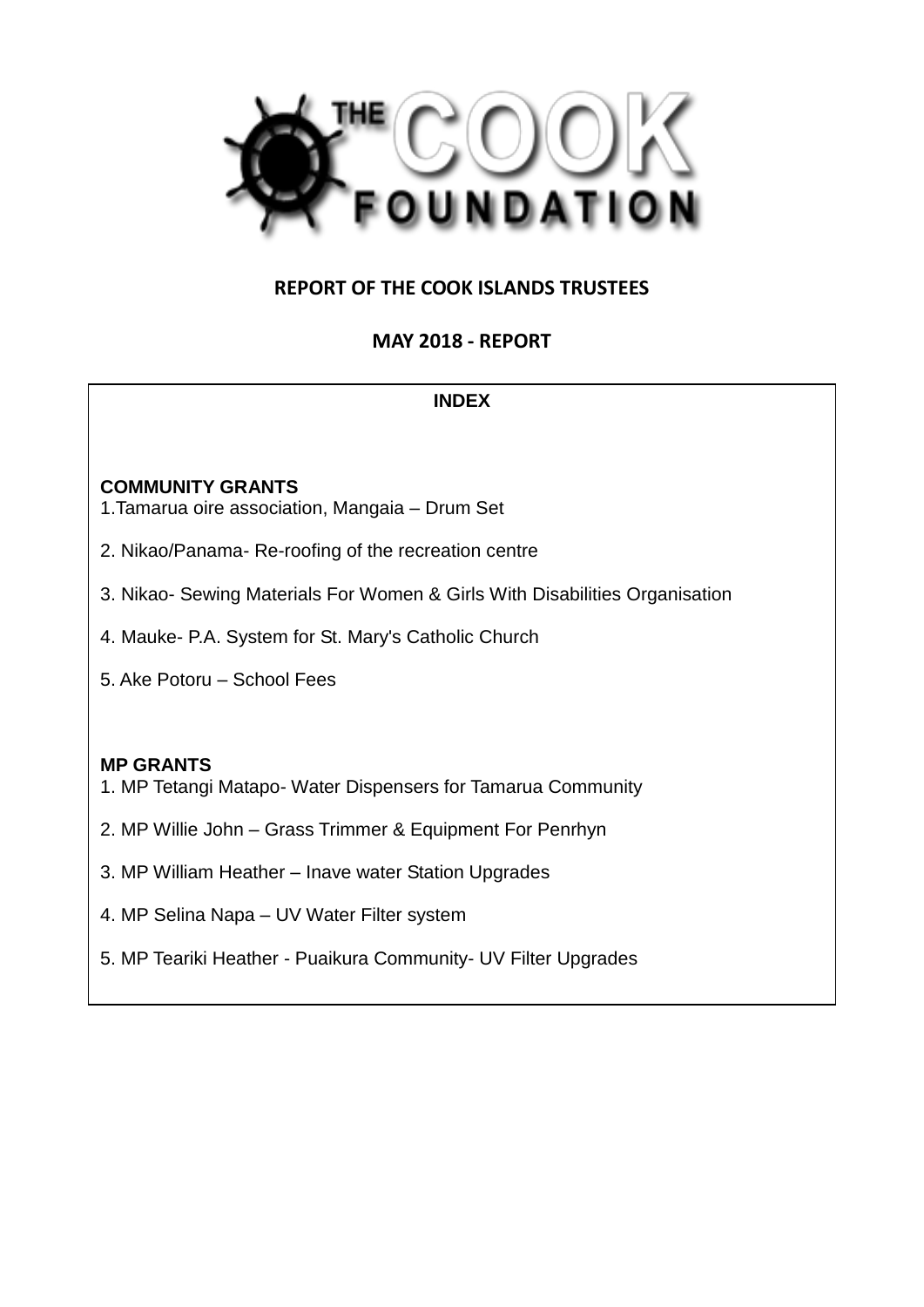# **2017 COMMUNITY GRANTS\***

#### **1. TAMARUA OIRE ASSOCIATION, MANGAIA- DRUM SET**

Tamarua is one of the six traditional districts of the island of Mangaia in the Cook Islands. It is located on the southeast of the island, to the south of the district of Ivirua and east of the district of Veitatei. Mangaia is the most southerly of the Cook Islands and the second largest, after Rarotonga. Geologists estimate the island is at least 18 million years old, making it the oldest in the Pacific. The island of Mangaia rises 4750 m above the ocean floor and has a land area of 51.8 km2.





Youth in the Tamarua district, ages range form 8-18 have been encouraged to participate in cultural activities, hence the request for a grant of \$2000. The grant has been used to purchase a traditional slit drum set, for the youth to use during cultural activities. These drums are used to pass on the traditional drumming skills acquired by the older generations to the youth. This is important as it immerses the youth in their culture, and ensures the traditional skills are maintained for future generations to learn and enjoy. Efforts by the community have been made before, to stimulate the interest of youth in their own culture, but the village elders have found it difficult as the youth are more interested in western trends. The village elders have found that traditional drumming, music and dancing has been the most effective method of capturing and sustaining the interest of the youth in their culture.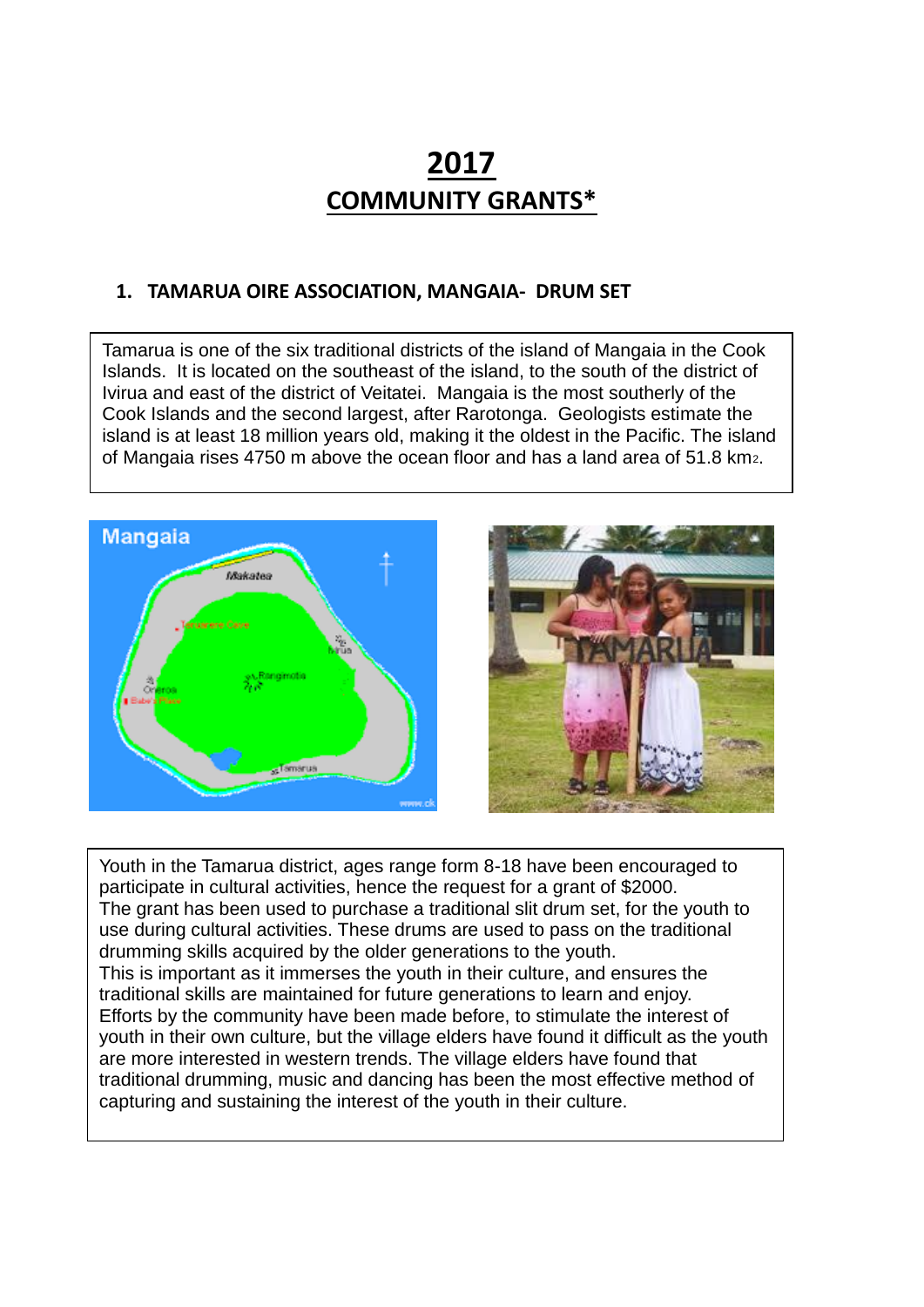#### **2. NIKAO-PANAMA RECREATION CENTRE**

Nikao-Panama is located on the North Westerly side of Rarotonga, and is the location of Rarotonga's only Airport. Nikao-Panama residential population is made up predominantly of Cook Islanders who have migrated from the other islands of the Cook Islands, collectively referred to as "Te Pa Enua". The majority of the Nikao-Panama community do not have land ownership rights to the land that they live on in Nikao-Panama and are thus dependent on communal halls and spaces to host meetings, family events etc.



Black Rock – a popular swimming spot in the village of Nikao

Nikao Panama Recreation Centre – Rust spots and holes in the roof.

The Nikao-Panama recreation centre is one such communal space that is essential to the residents of Nikao-Panama and their way of life.

The president of the Nikao-Panama recreation centre, Archer Hosking, requested assistance from the Cook Foundation towards renewing the roof of the building. The centres roof is old, and has started to rust. Leaving small holes that water leaks through, and an overall unpleasant appearance. The new roofing means the centre can still be used by the community for their various events, despite the weather.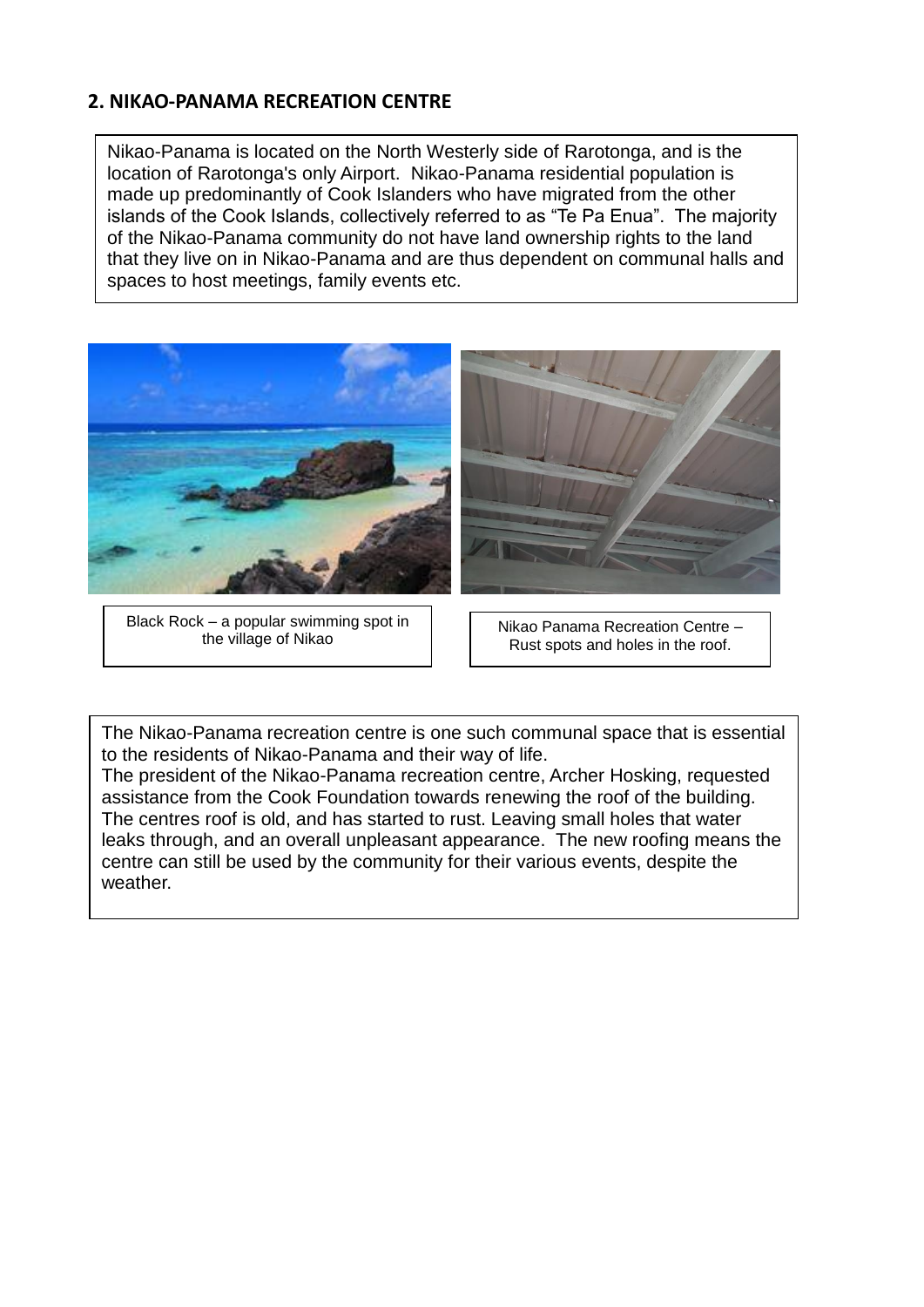# **3. NIKAO- WOMEN AND GIRLS WITH DISABILITIES ORGANISATION**

The "Women and Girls with Disabilities Organisation" (WGD) is a non-government organisation that was established in 2013 to assist women and girls with disabilities to develop skills and knowledge that lead toward financial independence and self autonomy. The organisation aims to do this through two pathways, these are:

- 1. Steps towards emloyment placement or
- 2. Steps towards small business owner ship

Women and girls with disabilities are disproportionately affected due to gender discrimination and/or inequality, including a lack of equal access to adequate information, economic opportunities and social exclusion. As a result, they are more susceptible and vulnerable to various kinds of loss. WGD is an organisation that aims to address this problem.



The proposal received by the Cook Foundation sought financial assistance for the purchase of various textile materials. These materials has been and will be used by the women of the WGD to gain an income as they rely heavily on donations. The WGD has been using these materials to open up economic opportunities for these disabled women. This includes activities such as sewing dresses, pareu, dying fabric and then selling it, to make money to further support their motives.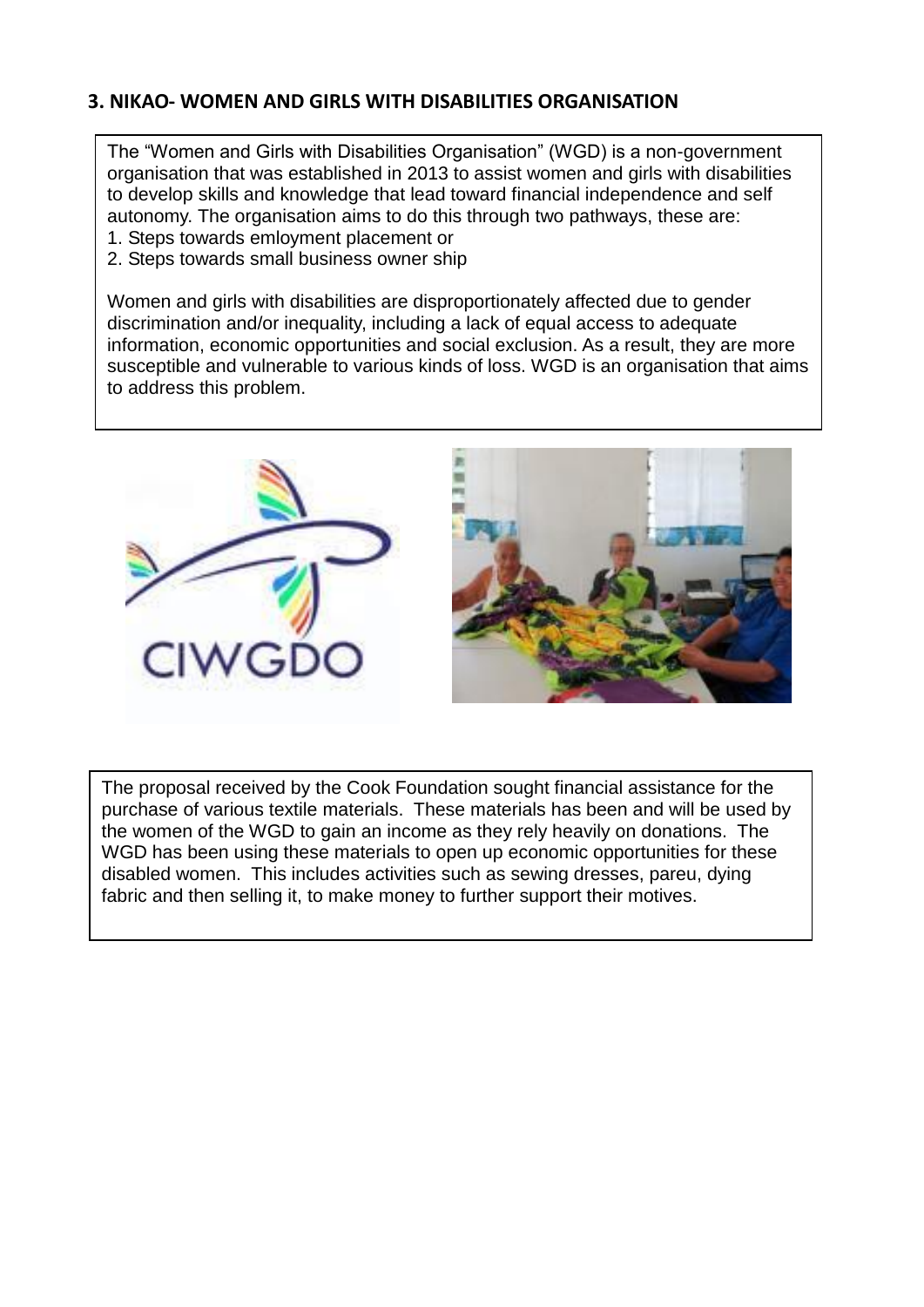# **4. MAUKE- P.A. SYSTEM FOR ST. MARY'S CATHOLIC CHURCH**

Mauke, traditionally known as Akatokamanava is an island in the southern group islands of the Cook Islands. Mauke geography is a raised atoll encircled with a close fringing reef. The island has a circumference of 18 kilometres. Mauke has four districts: Areora, Makatea, Ngatiarua, and Vaimutu, with a population of about 300 people





The island of Mauke from the air **Children** swimming in one of the coastal inlets in Mauke

The St Marys Catholic church building was built by the early missionaries of the Catholic faith in 1904. This is the oldest Catholic building in the history of the island. The Catholic Church community is being looked after by Fr Alvin from the Phillipines. The parish of the Catholic faith on the island consists of 130 members. At the end of every month, a musical concert is held by the youth members of the church as well as a youth mass on every second Sunday.

The request made by the church will allow them to purchase a sound system for the church. The sound system includes 4 microphones, 4 mic-stands, 6 channel powered mixers, 2 PA speakers and 2 5m speaker cables. This equipment will add to the quality of the youth concerts and mass, as well as ensure that everyone in the church can hear the weekly sermons, and enjoy the singing and worshipping of the lord.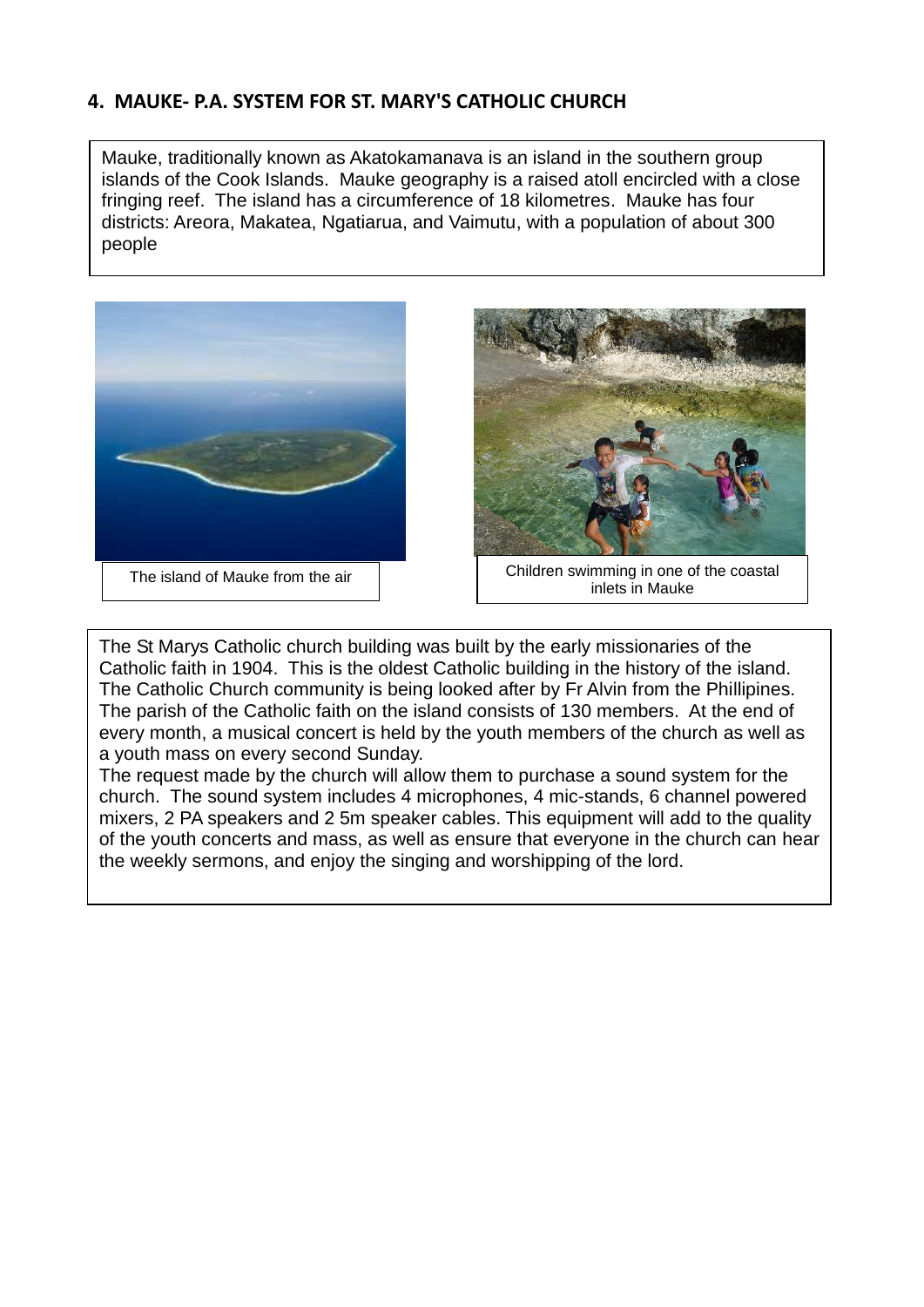# **5. AKE POTORU: SCHOOL FEES AT APII TE UKI OU**

Apii Te Uki Ou is a thriving energetic school with over 200 students, from a range of backgrounds and abilities, and is one of few schools on the island that accepts and caters to children with special needs.

Apii Te Uki Ou is an independent school located on the eastern side of Rarotonga in the village of Ngatangiia. The schools is a private funded school with some contribution from the Ministry of Education.

The school mission is to "**provide an inclusive, nurturing environment that caters for individuals needs, challenging students to excel in a changing world**."

The school provides Ake with a wonderful teacher aide, Gillian, who ensures Ake receives the social interaction and stimulus she needs, in a safe and caring environment. According to the state of the state of the state of the state of the state of the state of the state of the state of the state of the state of the state of the state of the state of the state of the state of t





Ake Poutoru is a nine year old girl who has cerebal palsy. Ake had limited mobility when born, but over the years has learned to walk and mobilize well. Ake has regular seizures, some of which have been very severe. Despite her challenges, Ake is a loveable and cheeky personality. She is well loved by teachers and students at her school. Ake lives with her grandparents who are her main caregivers. The Cook foundation has supported Ake before with payment of her primary school fees, and fencing around her residential home to prevent her from wandering on to roadway, where she has been hurt before.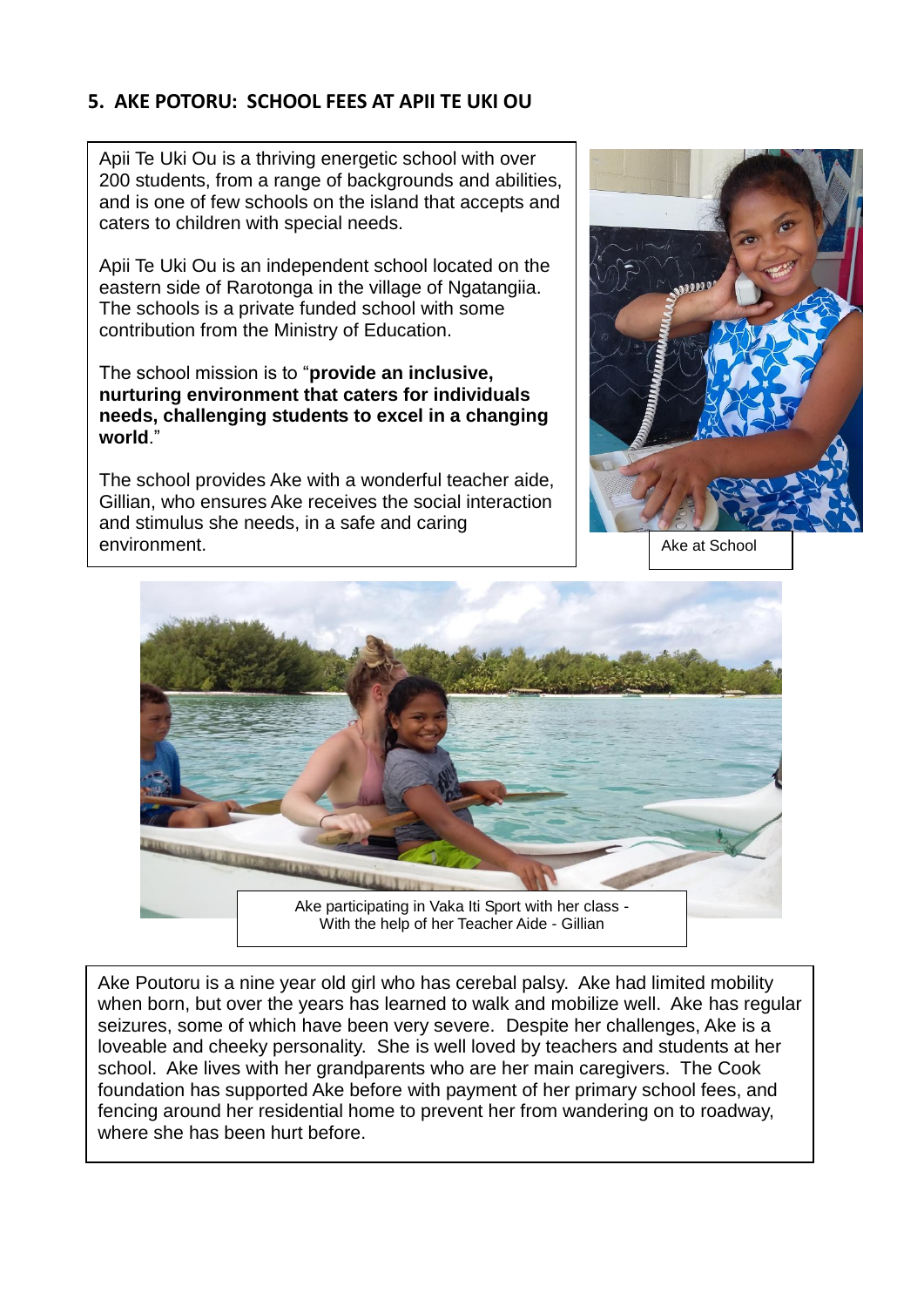# **MP GRANTS\***

#### **1. MP TETANGI MATAPO: TAMARUA CONSITUENCY- WATER DISPENSERS**





The village of Tamarua **The Agricultural production land of Tamarua** 

Tamarua is a village located on the island of Mangaia. Tamarua is one of the six traditional districts of the island of Mangaia in the Cook Islands. It is located in the southeast of the island, to the south of the district of Ivirua and east of the district of Veitatei. Mangaia is the most southerly of the Cook Islands and the second largest, after Rarotonga. Geologists estimate the island is at least 18 million years old, making it the oldest in the Pacific. The island of Mangaia rises 4750 m above the ocean floor and has a land area of 51.8 km2.

Access to clean drinking water is a luxury that is hard to come by in the outer islands. T herefore it is very precious for the people who live on these islands. Large efforts are made by the head of these islands, to make clean water more accessible for their people. With the high obesity rates, illnesses and NCD cases in the Cook Islands, clean water is needed to help lead healthier lifestyles for these people. The community of Tamarua will soon commence a water intake project, and there for request a grant to buy water dispensers. These water dispensers will be placed in a health clinic and various community halls throughout the district of Tamarua.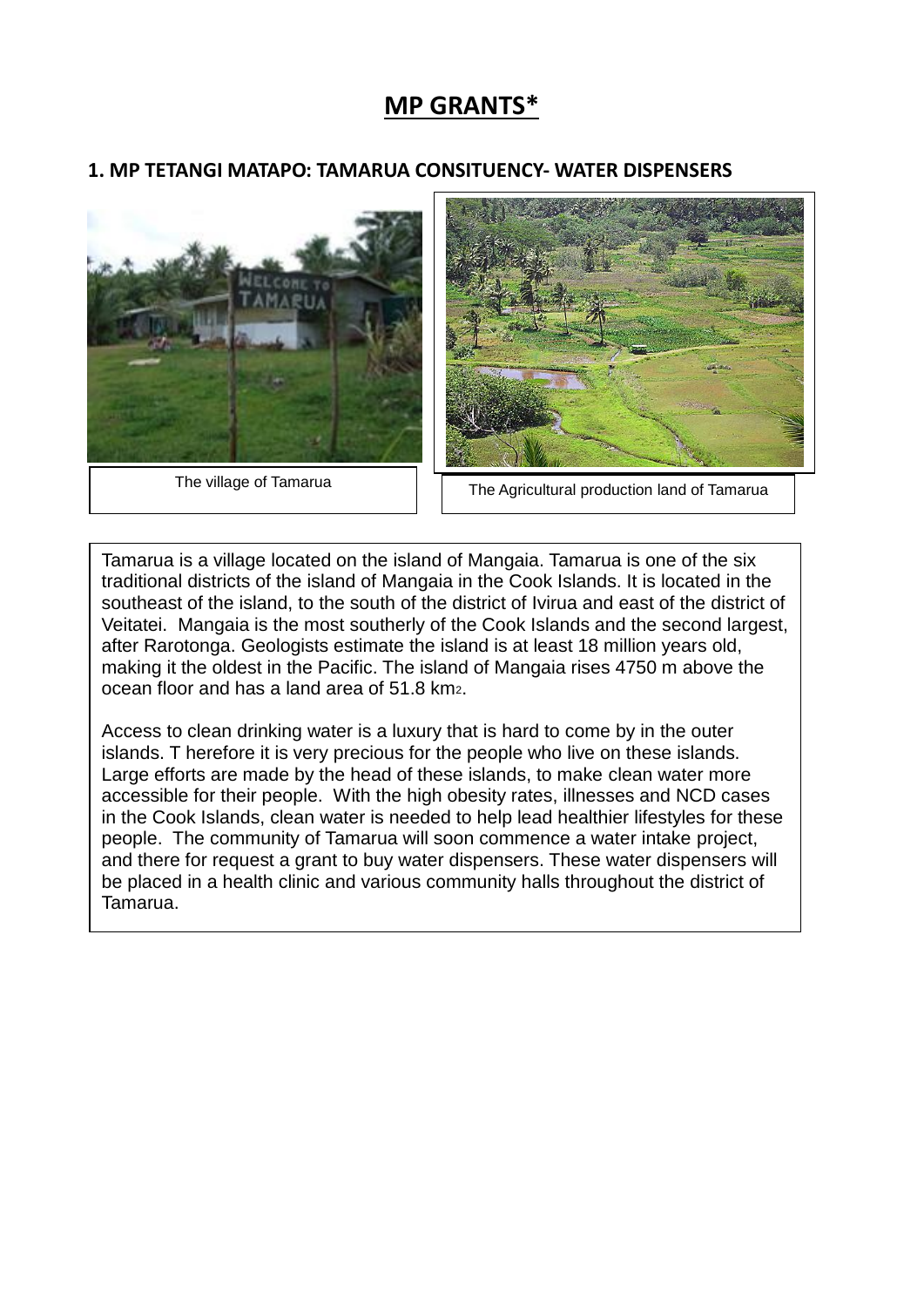# **2. MP WILLIE JOHN: TETAUTUA COMMUNITY, PENRHYN- GRASS TRIMMER & TRIMMER EQUIPMENT**





Penryhn

Te tautua is the smaller of the two main settlements on the Penrhyn atoll in the Cook Islands. Penrhyn is an island of the Northern Cook Islands, and was given its name by the crew of the Lady Penrhyn, commanded by Captain Sever who landed on the island on their way from the Isle of Wight to set up the convict colonies in Australia. The island of Penryhn is traditionally known as 'Tongareva.'. Tongareva is variously translated as 'Tonga floating in space', 'Tonga in the skies' or 'Away from south'. With its remote location, it was easy to see why early Polynesian settlers believed the island floated in a vast space. The name Penryhn is more commonly used when referring to the island, and is a Welsh name that means 'peninsula'.

Reverand Tumukahu Marsters of Te tautua, Penrhyn identified the villages need for a grass trimmer to trim grass in communal spaces around the island. This is a healthier option for such a small island, as opposed to the toxic weed killer used in some of the other islands of the Cook Islands.

This trimmer is a very important tool for the people of Te tautua as it promotes the efforts of cleanliness, tidiness and prevention of vector born infections, like dengue. Due to the islands remote location, this grass trimmer will be a very reliable asset as the islands don't have access to many tools.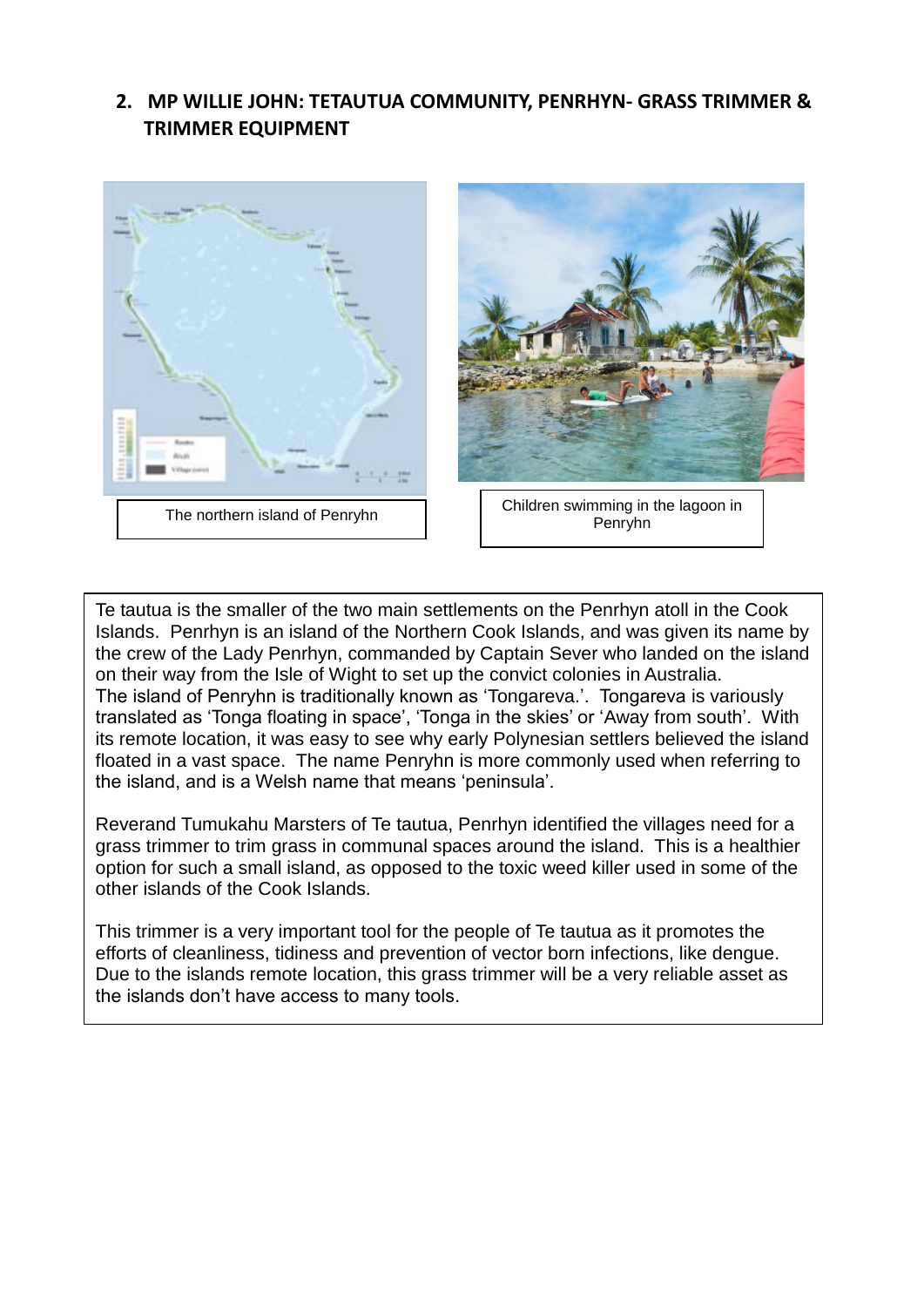# **3. MP WILLIAM HEATHER: INAVE - WATER STATION & NGAI RINGIAO**

William Kati (Smiley) Heather (born 7 July 1958) is a Cook Islands politician and former cabinet minister. Heather was born in Rarotonga and educated at Arorangi Primary school and Tereora College in the Cook Islands and Onslow College in Wellington, New Zealand From 1980 to 1997, he worked as a public servant in the Cook Islands Ministry of Works before being elected to Parliament as a member of the Democratic Party in the 2006 snap election. In December 2009 he was appointed to Cabinet as Minister for Transport, Infrastructure & Planning, and Energy. He was re-elected at the 2010 election. In August 2012 he was elected Deputy Leader of the Democratic party. In June 2017 he became leader of the opposition again.





MP: William (Smiley) Heather  $\parallel$  Mrs Ngai Ringiao-Mamanu standing in front of her 'new' house before it was placed and fixed up for her.

The grant of \$2000 requested by Mr. Heather has gone towards two projects:

**1.** The first project was to buy and install a water pump to pump fresh clean water to houses on higher ground in Inave. These homes have difficulty accessing water from the island supply, particularly during dry season. The water feed in the pipes is low, resulting in low pressure with not enough force for the water to flow to houses on higher ground. Now that the pump is in place, the people in these homes can continue to do simple things like having a shower, laundry etc.

**4. MP SELINA NAPA, ENUA MANEA COMMUNITY HALL- UV WATER FILTER 2.** The second project was to provide manual labour for Mrs. Ngai Ringiao-Mamanu. Mrs Ringiao-Mamanu was living in a tent with her son for a number of months. This was not an ideal situation, particularly with the amount of wet weather the island experienced during that time. The community rallied to assist Mrs Ringiao-Mamanu, and an existing home was located, and labour sourced to repair the house to make it a more suitable shelter for the mama and her son. Grant assistance was sought towards specialist labour needed on repairing damage and worn down areas of the house.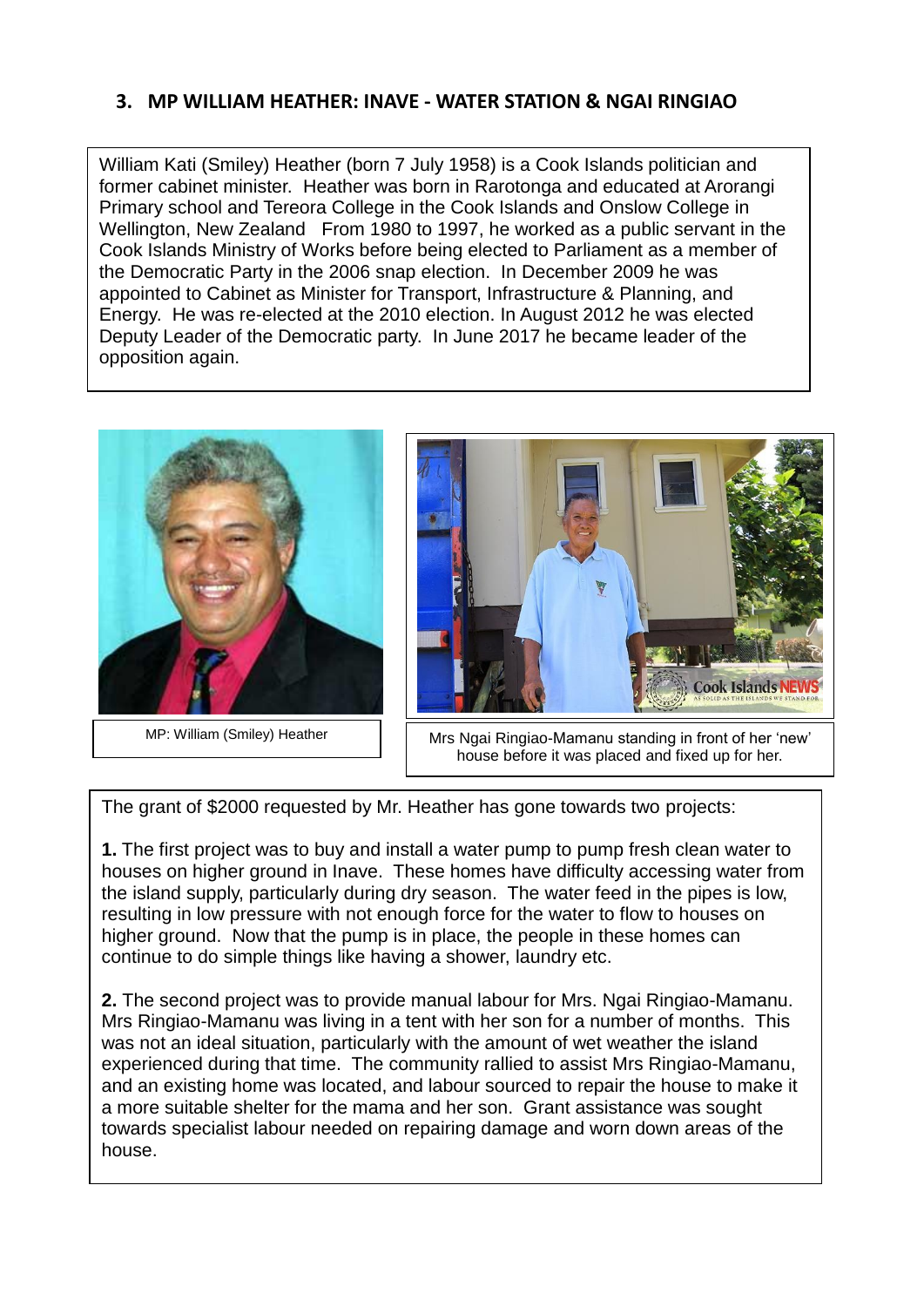



Selina Matenga-Napa is a Cook Islands politician and member of the Cook Islands parliment. She is a member of the Cook Islands Democratic party. Napa is a sportswoman and daughter of former MP Dr Teariki Matenga. She was elected to Parliament in the 2012 Titikaveka election, which was also contested by her brother.

Titikaveka is the southern-most village of Rarotonga, which is also referred to as the food bowl of Rarotonga due to majority of agricultural production on the island sourced from Titikaveka.

MP Selina Napa has requested a grant to go towards a 4 stage UV filtered water system at the Enua Manea hall, in the tapere Akapuao-Tikioki in the Titikaveka constituency. Akapuao-Tikioki is a large and populated sub district of Titikaveka, and residents did not have easily accessible drinking water or nearby water stations, therefore having to travel elsewhere to get clean water. Enua Manea hall is used quite frequently by the village to host meetings, community events, with all of Takitumu using the hall for preparation for Te Maeva Nui (Celebration of Self Government and the biggest cultural event of the Cook Islands). The community members who use the hall often have to travel elsewhere to fill containers or water for drinking purposes.

Now with the new water system in place, clean water is much more accessible for the people of Akapuao-Tikioki, the various community groups that use the hall, and Titikaveka as a whole. Thus fulfilling a basic requirement and further helping the Ministry of Health's push, to promote healthy living in the Cook Islands.